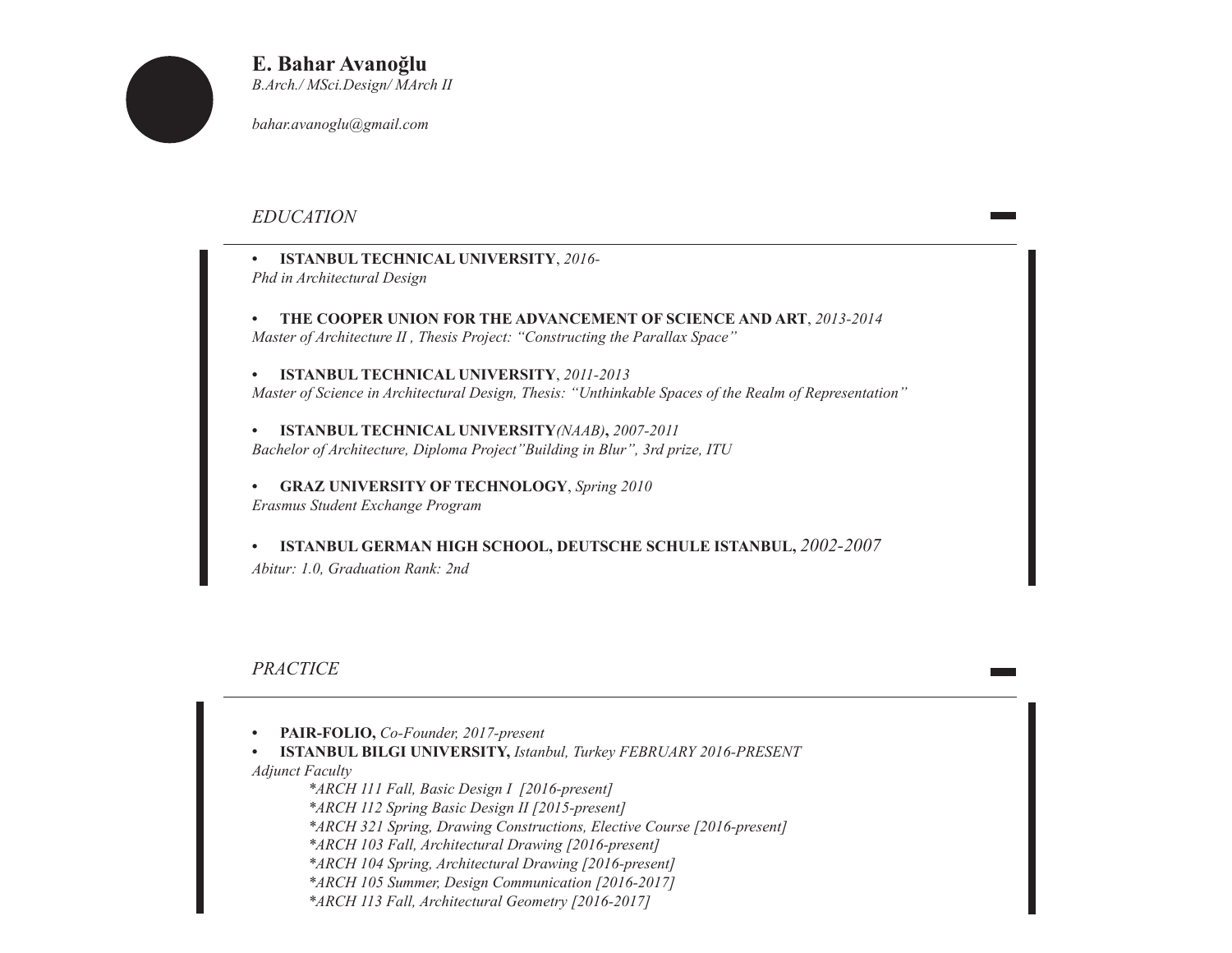- **• Consortium for Sustainable Design, CSU,** Volunteer*, NY, 2015*
- **• UN HABITAT**, **World Habitat Day 2015 New York: Public Spaces for All ,**New York, *Volunteer, NY, 2015*

**• TERREFORM ONE** *Brooklyn, NY, USA JANUARY-OCTOBER 2015 Architectural Research Fellow*

Postcarbon City State, Farmball, Gen2Seat

*\* Research, Conceptual Design, Diagrams, Presentation Boards, Digital Modeling, Drafting, Prototyping, DIY fabrication techniques, Detail Solving, Fabrication, Installation*

**• ZEUGMA ANTIC CITY** *Gaziantep, Turkey JULY-SEPTEMBER 2009 Architect*

*\*Responsible for the archeological documentation: working with topographical measurements, making onsite measurements, producing CAD drawings*

**• TEKFEN CONSTRUCTION** *Istanbul, Turkey JUNE-JULY 2009 Intern Architect*

> *Tekfen Oz Office Building, Levent, Istanbul \*Responsible for on-site supervising, drafting construction documents, making site measurements*

## *LECTURES, PUBLICATION, AWARDS, ACHIEVEMENTS*

- **• Workshop Instructor: Dissection Drawings,** *with Ipek Avanoglu* **@ Arts Letters and Numbers,** *JULY 2018*
- **• Workshop Instructor: Oblique Repetition,** *with PARCH and Ipek Avanoglu* **@ PARCH,** *JUNE 2018*
- **• Autobiographical Ars Combinatoria,** *Final Meeting for DrawingConstructions* **@PARCH,** *JUNE 2018*
- **• Publication**, *The Architectural Review Drawings Folio, JUNE 2018 "Dialogue on Miniatures" with Ipek Avanoglu*
- **• Workshop Instructor & Evening Lecture**, *Design Week 2017 AGU, SEPTEMBER 2017 "Memory Atlas"*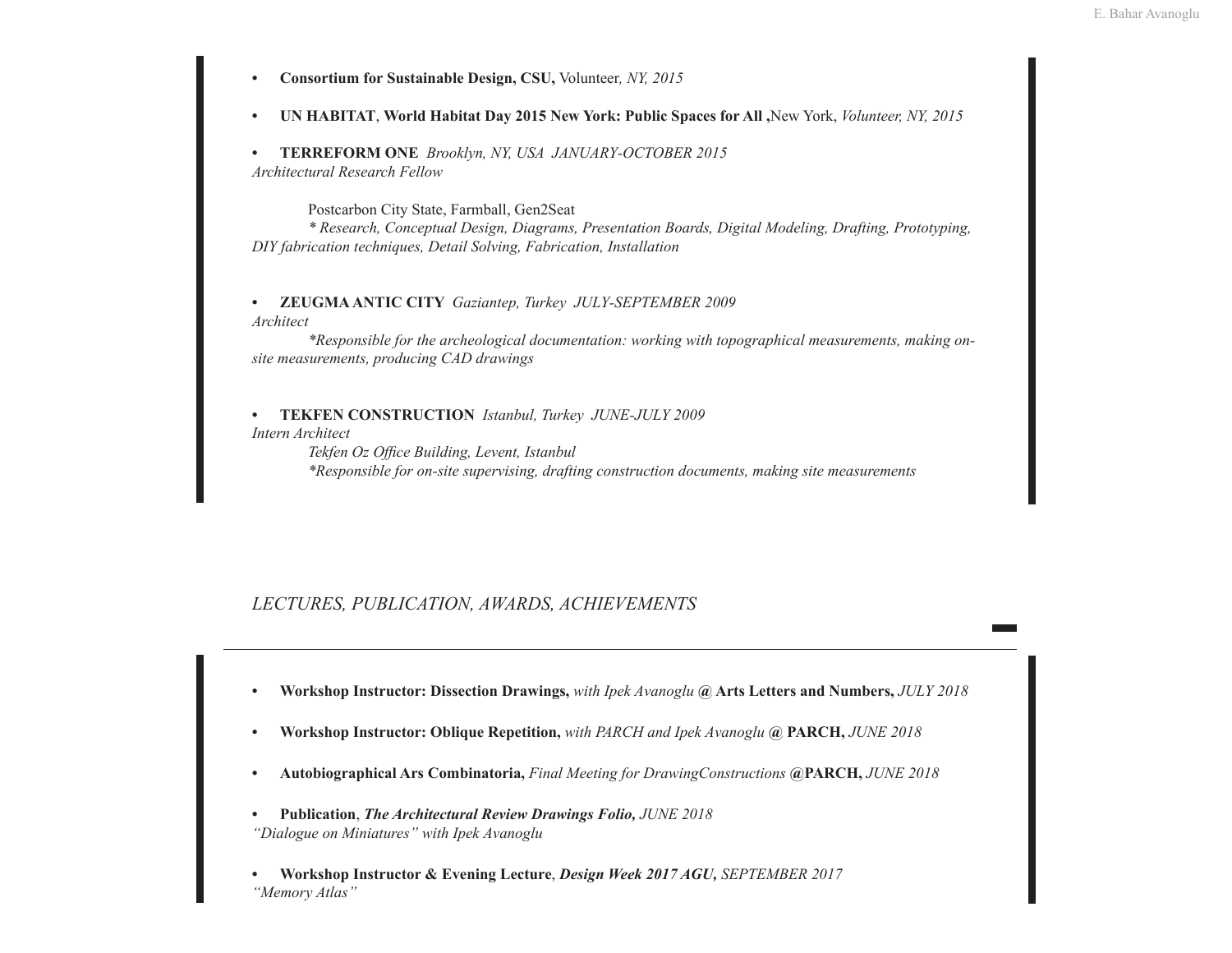- **• Publication**, *The Architectural Review Drawings Folio, JUNE 2017 "Unkapani Mill"*
- **• Guest Lecturer**, *Kent Artigi:Mardin, Herkes Icin Mimarlik @ Mardin Artuklu University, APRIL 2017 "Memory & Architecture"*
- **• Open-Cabinet-Days**, **The Question of Tarot Cards -** *Drawing Constructions, Studio-X Istanbul, JUNE 2017*
- **• Instructor**, *Kent Dusleri XI:Karsilasmalar & Lecture, TMMOB Mimarlar Odasi Istanbul Buyukkent Subesi, JULY-AUGUST 2016*
- **• Presentation,** *10. Mimarlikta Sayisal Tasarim Ulusal Sempozyumu, Karsilasmalar ve Krizler, JUNE 2016 "Constructing the Parallax Space, The architectonic structures of time-spatial translation between 2D and 3D movies & A Co-existent architectural script to the cinematic script for 3D movies"*
- **• Publication**, *The Architectural Review Drawings Folio APRIL 2016 "Unkapani Mill"*
- **• Publication**, *The Architectural Review Drawings Folio SEPTEMBER 2015 "Marketplace", collaborating architect: I. Avanoglu*
- **• Publication**, *Nova Organa, Princeton, NJ, USA to be published., 2015 "Making The Scene, Act 1: A Gathering," collaborating architect: I. Avanoglu*
- **• Publication**, *The Architectural Review Drawings Folio JANUARY 2015 Unkapani Mill Design Project*
- **• Publication**, *The Architectural Review Drawings Folio JANUARY 2015 Usak Municipality Building Design Project, collaborating architect: I. Avanoglu*
- **• Publication**, *"Machine Studio", "Montage Studio" chapters in the book called The Parallax Room, Istanbul JULY 2014, collaborating architect: I. Avanoglu*
- **• Merit Scholarship**, *The Cooper Union for the Advancement of Science and Art*, *MArch II 2013-2014*
- **• Equivalent Prize**, *Istanbul Design Biennale, Academic Program NOVEMBER 2012 Urban Implant Conceptual Project- 'x market'*
- **• Finalist,** *'Istanbul as a Palimpsest City and Imperfection' Academic Essay Competition organized by IAPS for Istanbul Design Biennale Academic Program NOVEMBER 2012*
- **• Presentation** *of the academic essay 'Quest, Encounters at the Cut, 1/1 in Performance', Istanbul Design Biennale Academic Program NOVEMBER 2012*
- **• Prof. Dr. Semra Aydinli Studio,** *Istanbul, Turkey, 2012, with I. Avanoglu*

*Istanbul Technical University Campus Urban Design Competition*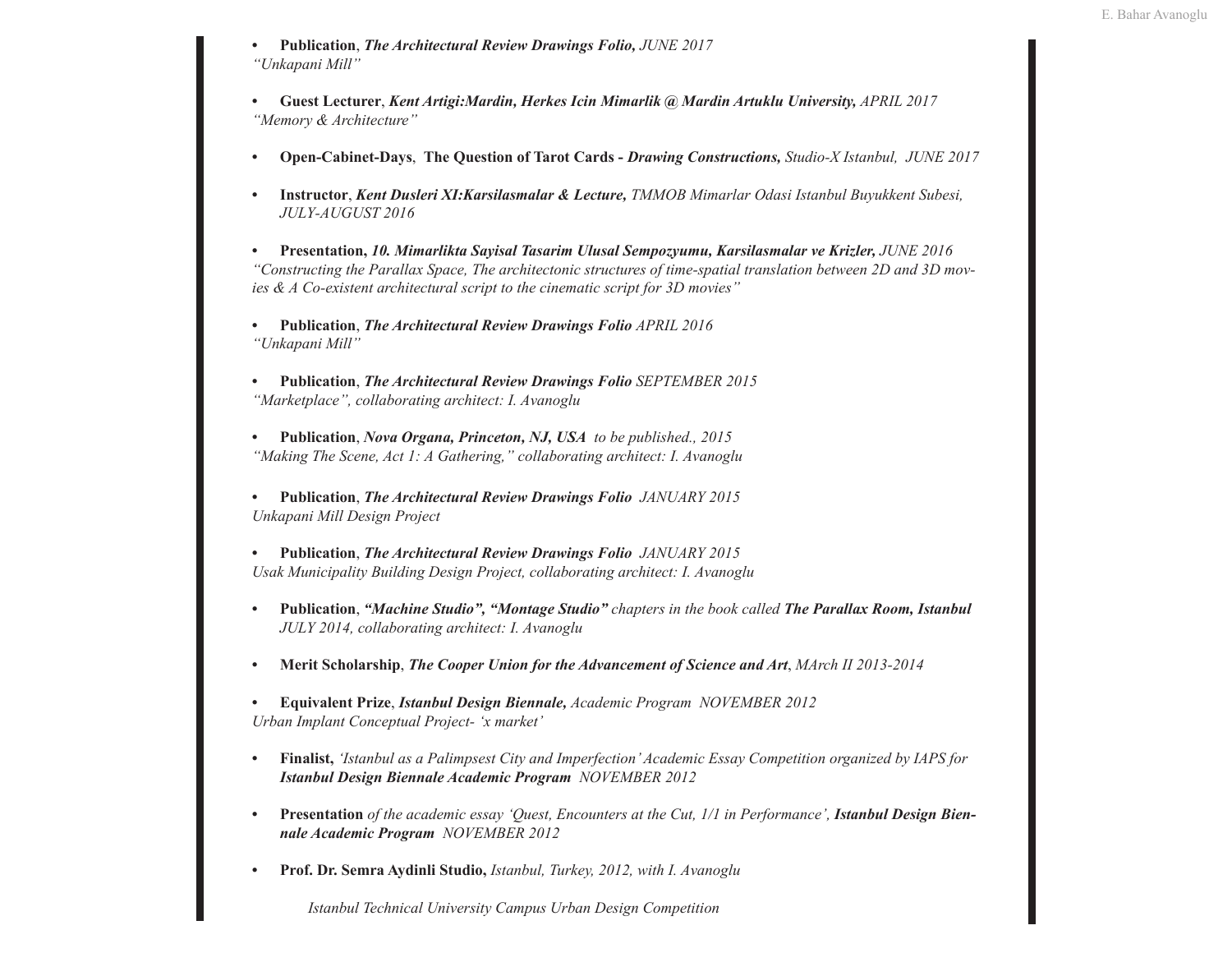*\*Responsible for schematic design, conceptual design, 3D modeling, CAD drawings, presentation boards*

*Machine inside Machine Workshop , with I. Avanoglu \*Responsible for designing, organizing, instructing, workshop schedule, documenting, publication*

*Bozcaada Workshop Series : (1:BladeRunner), Montage Studio, with I. Avanoglu \*Responsible for designing, organizing, instructing, workshop schedule, documenting, publication*

- **• Jury Special Award**, *'Urban Dreams' Competition organized by the Chamber of Architects of Ankara, MARCH 2012, collaborating architect: I. Avanoglu*
- **• 3rd Prize**, *Diploma Project in Istanbul Technical University, JUNE 2011 'A Project in Dolmabahce'*
- **• Jury Special Award,** *ArchED Competition (National Student Projects Competition), NOVEMBER 2010*
- **• Jury Special Award,** *ArchED Competition (National Student Projects Competition), MAY 2009*

### *EXHIBITIONS*

- **• BASF 150th Anniversary, Terreform ONE**, *Smart City Research Lab, MAY 2015 New York, NY, USA*
- **• The Critical Moment: Architecture in the Expanded Field**, *MArch II Thesis Exhibition, The Cooper Union for the Advancement of Science and Art, SEPTEMBER 2014 New York, NY, USA*
- **• The End of the Year Exhibition**, *The Cooper Union for the Advancement of Science and Art, MAY 2014 New York, NY, USA*
- **• Celebrating Design Talent in Mediterranean Schools of Architecture**, *The Centre for Mediterranean Architecture, 2013* Chania, Greece
- **• The Selected Diploma Projects Exhibition**, 2011 Thessaloniki, Greece
- **• 'Energy Center'**, Landscape Studio Project, 2010, *with K. Zrunek* Munich, Germany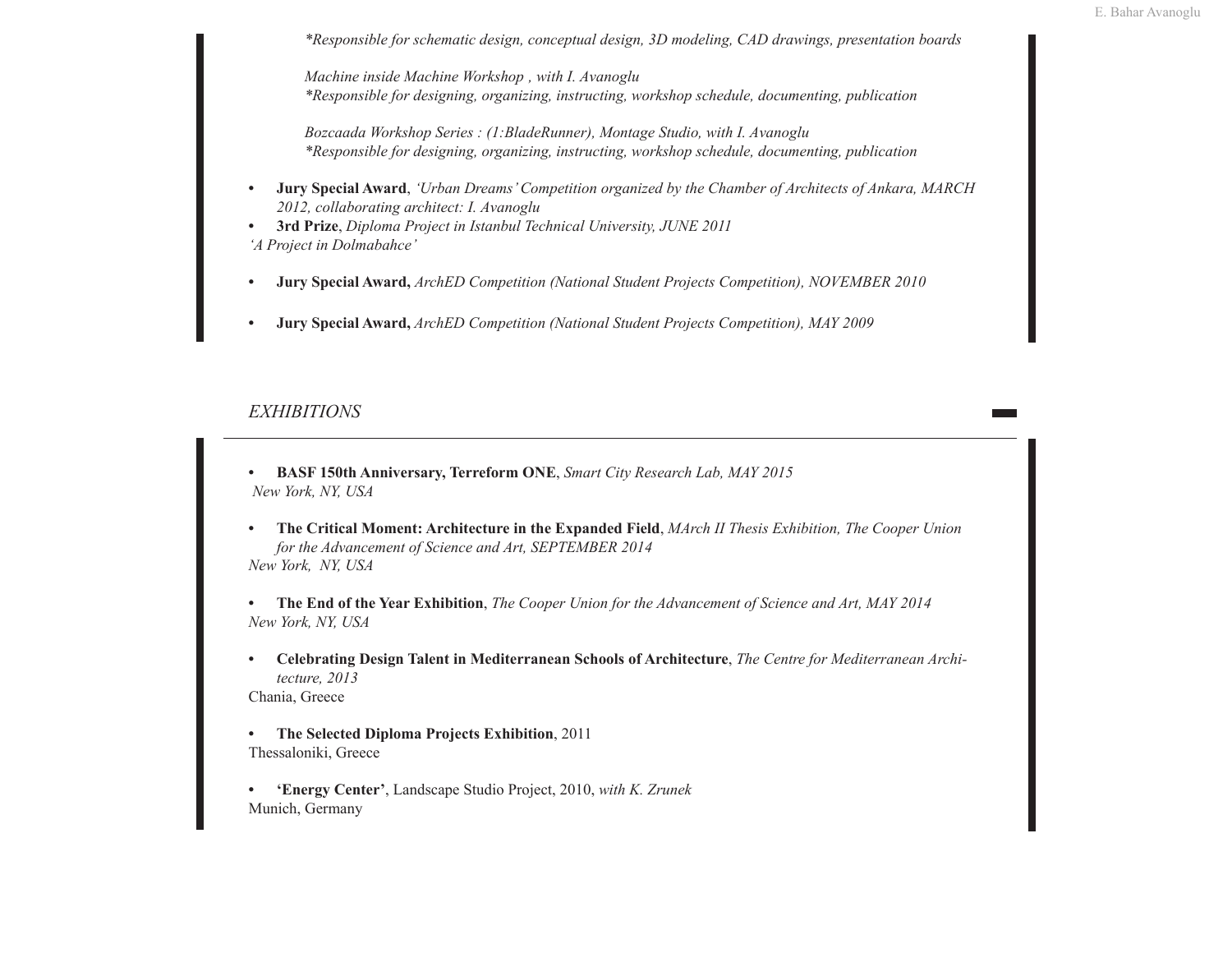### *ADDITIONAL ACTIVITIES*

- **• Berlin Film Festival Entry** in the category of Experimental Shorts, 2013 , *with I. Avanoglu*
- Workshop Organizer&Instructor, **Istanbul Technical University**, 2012
- Attended 'The City Wall Project' Workshop organized by **Istanbul Technical University** and **Aristotle University**, Greece, 2012
- Attended 'Karakoy' Workshop organized by **Wenthworth Institute of Technology** and **Istanbul Technical University**, Turkey, 2011
- Attended Summer Workshop organized by **Vitra-Centre Pompidou, France**, 2008

#### *SKILLS*

- AutoCAD, Rhinoceros, SketchUp, Adobe Creative Suite, Grasshopper, Micrososft Office: Word, Excel, Power-Point, Processing
- 3D-Printing, Laser-cutting, Shop (wood, metal, plaster)

#### *LANGUAGES*

- **• English, German** *- fluent*
- **• Turkish**  *native*